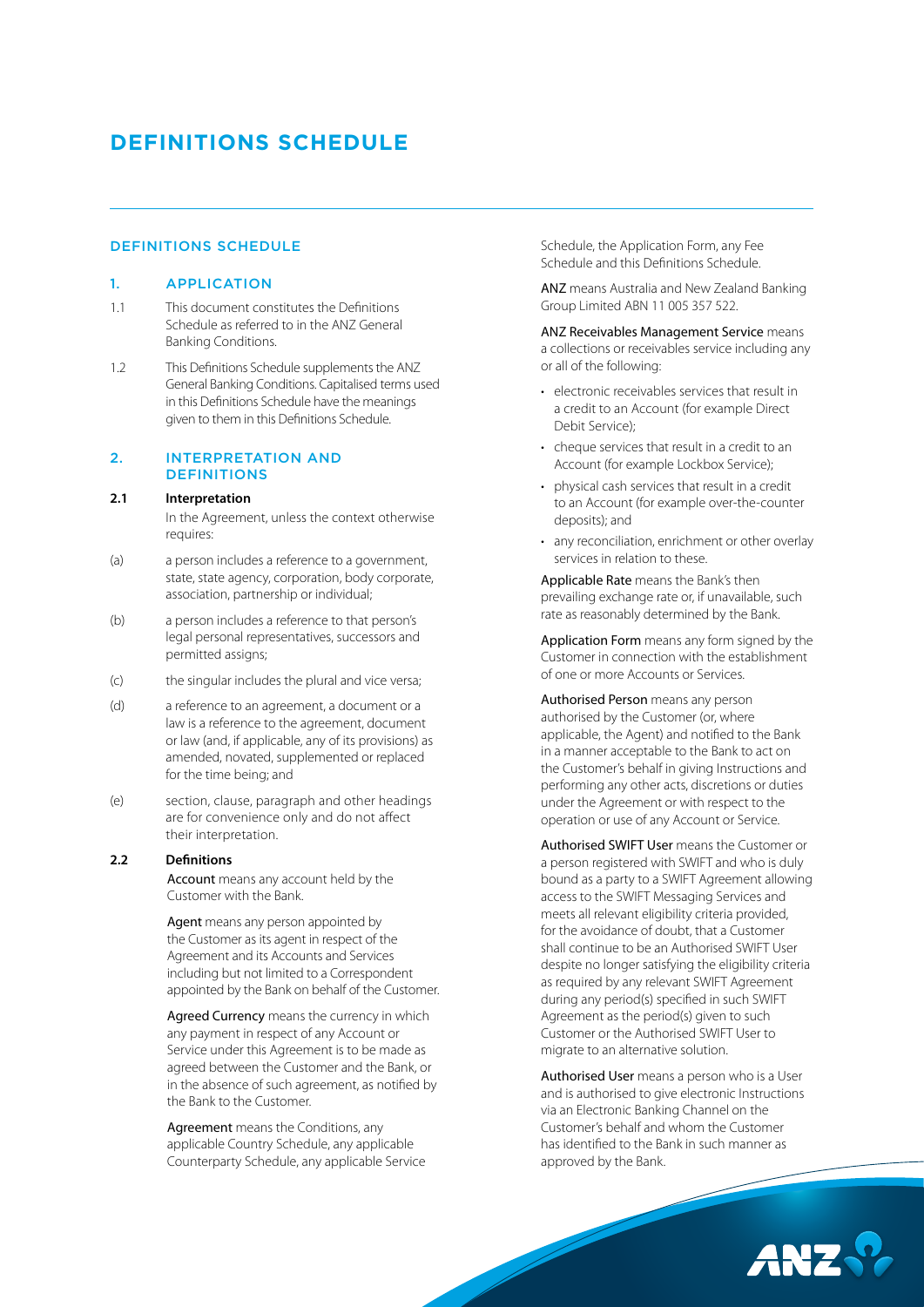Authority means any regulatory, administrative, government, quasi-government, supranational, law enforcement or supervisory authority, court or tribunal.

Bank means ANZ and/or where the Account is opened with, or where a Service is provided by, any Bank Group Member, that Bank Group Member.

Bank Apps means a software application provided by the Bank and run through a Mobile Device.

Bank App Distributor means an entity that has provided the Bank with a licence to promote and sell its Bank App on its application store.

Bank Cheque means a bank cheque or cashier order drawn by or on behalf of the Bank for the Customer.

Bank Group Member means any of ANZ, its subsidiaries, and all persons Controlled by any of the foregoing, in each case wherever in the world and including all branches and representative or regional offices.

Beneficiary Advisory Services means a service provided by the Bank to notify, on behalf of the Customer, a payee of a credit or transfer of funds by the Customer into an account.

Business Day means a day (other than a statutory or public holiday in the jurisdiction where the applicable Account is held and, where payment is being made or received, the home jurisdiction of the relevant currency) on which the Bank is open for the transaction of ordinary banking business in (i) the jurisdiction where the applicable Account is held, (ii) where an Instruction or communication is being addressed, the country to which such Instruction or communication is addressed and (iii) where a payment is being made or received, the home jurisdiction of the relevant currency.

Cash Collection Service means a service provided by the Bank involving the collection of cash from a Collection Location.

Cash Delivery Service means a service provided by the Bank whereby cash is to be withdrawn from an Account and delivered to a Delivery Location.

Channel means any system, medium or channel, whether internet based or not, which may be provided by the Bank or any Third Party from time to time to enable the Bank's customers to access and use banking and other services provided by the Bank and to which the Customer may elect to subscribe (in the Application Form or otherwise) or as agreed with the Bank. Unless otherwise agreed between the Bank and the Customer, the preferred Channels for accessing an Account or using a Service or the giving of Instructions are

the Electronic Banking Channel, OTC Banking and SWIFT Message, while the non-preferred Channels include telephone, email, telex and facsimile transmission.

Cheque Collection Service means a service provided by the Bank involving the collection of Instruments from a Collection Location.

Cheque Outsourcing Service means any of following services provided by the Bank:

- (a) the issuance of Corporate Cheques in the name of the Customer;
- (b) the issuance of Bank Cheques;
- (c) the issuance of any other Instrument; and

any printing, cheque customisation, formatting, delivery, payment warehousing, accounts payable reconciliation and reporting associated with the above, or any other service or activity related to or associated with any of the above, excluding any such service in respect of foreign currency drafts.

Cleared Funds means funds deposited into or standing to the credit of any Account that the Bank has received full and final payment that cannot be reversed or cancelled.

Client means a person or organisation conducting business with the Customer.

Collection Location means the location from which cash or an Instrument, as the case may be, is to be collected as agreed between the Bank and the Customer.

Conditions means the ANZ General Banking Conditions as amended and or supplemented from time to time.

Confidential Payment Services means a service provided by the Bank whereby the operation or use of an Account or Service is treated as confidential by the Customer and only certain Authorised Persons are permitted to operate or use such Account or Service.

Control means either: (a) the possession, directly or indirectly, of more than 50% of the equity interests in a person; or (b) the power to direct, or cause the direction of, the management and policies of a person, whether through ownership of voting interests, by contract or otherwise.

Corporate Cheque means any cheque drawn by the Bank or its Correspondent in the name and on behalf of the Customer.

Correspondent means a financial institution used by the Bank to make a payment directly or indirectly to a payee or perform any Services in connection with an Account and includes any intermediary correspondent.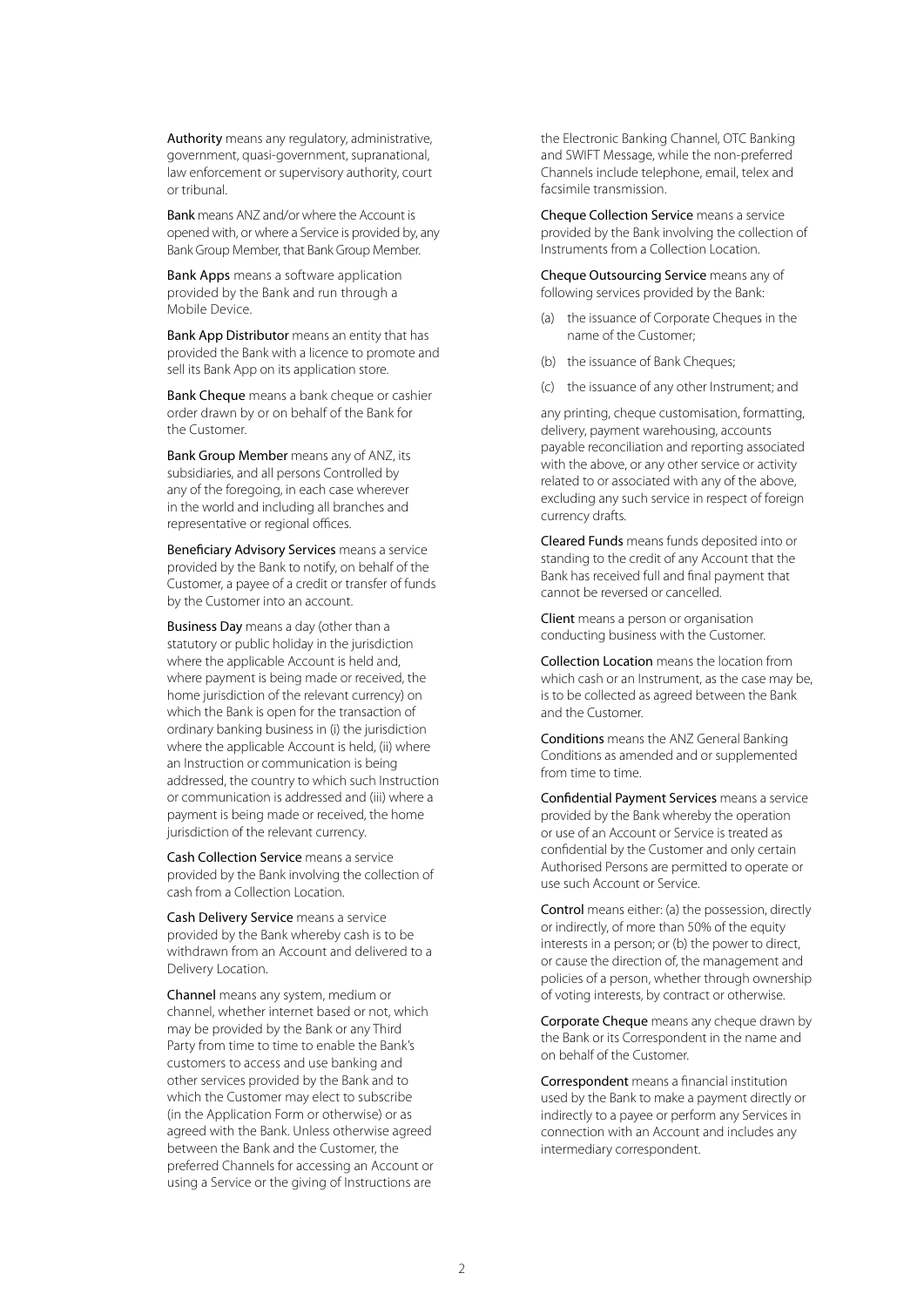Correspondence means remittance advices, invoices and other documents (as agreed by ANZ and the Customer).

Costs means costs, charges and expenses including those incurred in connection with advisers and any legal costs.

Counterparty Schedule means any specific conditions applying to the Customer on account of the type of entity of the Customer.

Country Schedule means any country-specific conditions applying to an Account or Service as documented in a country schedule.

Credential means identifiers and/or Security Devices or prescribed security procedures relating to the Customer's access to and/or use of Electronic Banking Channels, which may include any digital certificate(s), unique identifiers, user name(s) and/or password(s), electronic signatures or other security information or procedures agreed between the Bank and the Customer from time to time, which identify a user of an Electronic Banking Channel as a User. A "valid Credential" means a Credential which has been issued to the Customer (or, if applicable, selected by the Customer) for use in respect of an Electronic Banking Channel and which has not been notified to the Bank as being compromised.

Customer means the applicant named in the Application Form.

Customer Information means information that is not publicly available and which reasonably identifies an individual.

Cut-off Time means the latest time for the Bank to receive an Instruction from the Customer.

Definitions Schedule means the definitions and provisions set out in this definitions schedule and/or this definitions schedule, as the context requires.

Delivery Box means a Lockbox or locked bag or designated email address or facsimile arranged by the Customer for the purpose of receiving Correspondence.

Delivery Location means, in respect of the Cash Delivery Service, the location for delivery of the cash as specified by the Customer.

Digital Certificates means an electronic certificate embedded on a device which authenticates the sender, confirms approval of an Instruction and encrypts the data so it stays confidential and is not tampered with whilst it is being transmitted.

Direct Debit Instruction means an authority from the Customer to the Bank or to a third party for electronic transfer of funds from an Account.

Direct Debit Management Service means a service provided by the Bank whereby the Bank co-ordinates Mandates and related payments on behalf of the Customer.

Direct Debit Service means a service provided by the Bank for the electronic transfer of funds from a payer to the Customer.

Electronic Banking Channel means any internet/ online or similar Channel (including Host-to-Host) established by the Bank or a Third Party which enables the Customer to access its Account(s), use any Services and/or give Instructions.

Fee Schedule means any fee schedule or fee schedule in any letter of offer in respect of any fees for the opening, operation and maintenance of any Account or the provision of any Service.

Force Majeure Event means any event beyond the Bank's reasonable control, including, without limitation:

- (a) fire, flood, earthquake, storm or other natural event;
- (b) strike or other labour dispute;
- (c) war, insurrection, terrorism or riot; (d)acts or failure to act by any Authority;
- (e) changes in Law or any order of any Authority;
- (f) any failure, disruption or interference failure of any telecommunications, electricity supply and other utilities;
- (g) any technical failures, disruptions or interference to any computer system or equipment or any Channel (whether caused by hardware or software); and
- (h) any failure, disruption or interference of any Service provided by the Bank or any Third Party or Third Party System.

Foreign Currency Account means an Account denominated in a currency which is not the currency of the jurisdiction in which the Account is held.

Governing Jurisdiction means the jurisdiction in which the Bank Group Member providing the relevant Accounts and/or Services is located (or if the relevant Accounts or Services are provided by a branch of the Bank, the location of that branch) or such other jurisdiction agreed in writing between the Bank and the Customer.

Guaranteed Money means all debit balances of any nature, including any currency, standing in each of the Notional Pooling Accounts and all monetary liabilities of each Notional Pooling Participant to the Bank under or in relation to each Notional Pooling Account irrespective of whether the debit balances or monetary liabilities are present or future; are actual, prospective, contingent or otherwise; are at any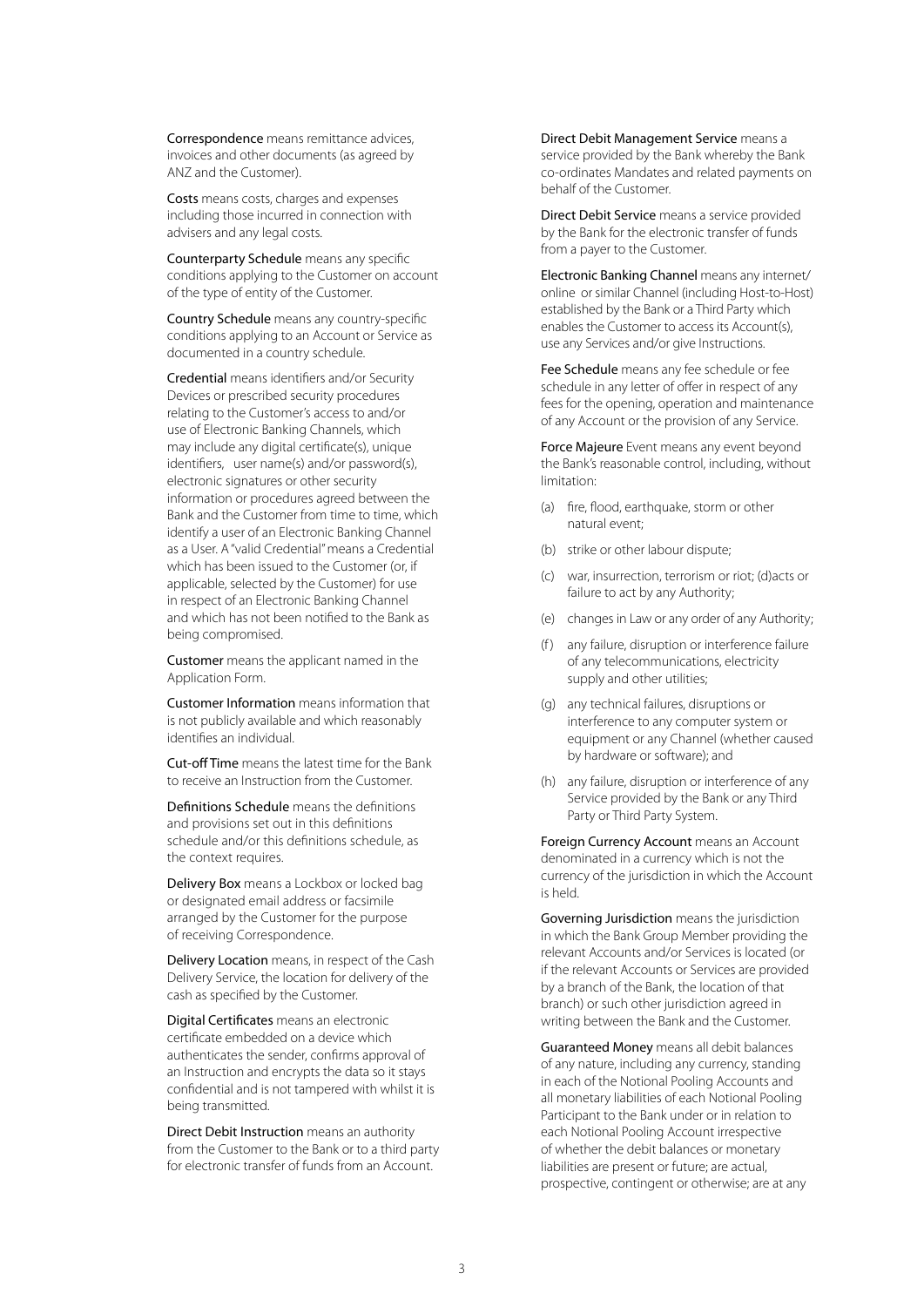time ascertained or unascertained; or comprise any combination of the above.

Host-to-Host means the electronic host-tohost transmission system aimed at facilitating the integrity and security of communications (including Instructions) transmitted from the Customer to the Bank, or from the Bank to the Customer.

Host-to-Host Service means the provision by the Bank to the Customer of access to Host-to-Host.

Indirect Loss means any indirect or consequential loss including loss of profits or anticipated savings, loss of business opportunity, loss of goodwill or reputation, business interruption, unauthorised access to or loss of data, economic loss or any special, indirect or consequential damage and includes any Costs arising in connection with any of them. Indirect Loss does not include any Loss that arises in the usual course of things from the relevant act or omission.

Information means the content of any SWIFT Message sent by the Bank to the Customer.

InstaCredit Service means a service provided by the Bank to the Customer whereby the Bank credits an Account for the full or partial amount of any funds which are anticipated to be received by the Bank for the account of the Customer prior to the Bank actually receiving those funds in full.

Instructions mean all requests and instructions (including any standing instructions) relating to an Account or a Service given by the Customer (or where applicable the Agent) and received by the Bank through any Channel (whether preferred or non-preferred) or any other means as agreed between the Bank and the Customer and "Instruction" means any of the same.

Instrument means cheques (including PDCs), Bank Cheques, demand drafts, pay orders and any other instruments of a similar nature.

Interest Optimisation Accounts means each Account specified as such in the relevant Application Form.

Interest Optimisation Participants means each participant who participates in the Interest Optimisation Service.

Interest Optimisation Service means a service provided by the Bank whereby the Bank provides the Interest Optimisation Participants with a rate of interest based on the total aggregate credit or debit balances (as agreed) across all the Interest Optimisation Accounts.

International Payment means (i) a payment made from an Account to a payee account in a different country from the country in which such Account is held or (ii) a payment made in a currency other than the domestic currency of the country in which such Account is held and/or currency that is not supported by local clearing.

Invalid Instrument means an Instrument rendered invalid as determined by the Bank for any reason, including, but not limited to reasons such as, damage to the Instrument (including wear and tear), invalid execution of the Instrument, the Instrument becoming stale, the Customer not having valid title to the Instrument, there not being sufficient funds for clearing of the Instrument or the cancellation or stop-payment of the Instrument.

Law means any treaty, law, statute, rule, regulation, court order or standard of any Authority or any request, order, directive, guideline, notice, code, decision or statement of policy or practice of any Authority having the force of law or, if not having the force of law, in respect of which compliance in the relevant jurisdiction is customary.

Liquidity Service means Sweep Service, Interest Optimisation Service and Notional Pooling Service.

Lockbox means a designated location at the Bank or at any other location (including that of a Correspondent) as may be agreed between the Customer and the Bank, for the collection and safekeeping (until processing) of any Instruments deposited by various payors in favour of the Customer.

Lockbox Service means a service provided by the Bank whereby the Bank provides to the Customer a facility to have Instruments deposited at a Lockbox or for electronic payment instructions to be collected and processed by the Bank and which may also include Cheque Collection Services and services for cheque clearing and processing, data capture, invoice reconciliation and the provision of reconciliation reports.

Loss means any damage, loss, liability, Cost, delay or diminution in value.

MACUG Service means the SWIFT Member Administered Closed User Group environment service administered by the Bank and set up between the Customer, Bank and other Authorised SWIFT User.

Mandate means an authority from a third party (which may be a customer of the Customer) to its bank for electronic transfer of funds from an account of such third party to the Customer.

Mobile Device means a mobile device as specified in the relevant Agreements for that Bank App.

Notional Pooling Accounts means each Account specified as such in the relevant Application Form.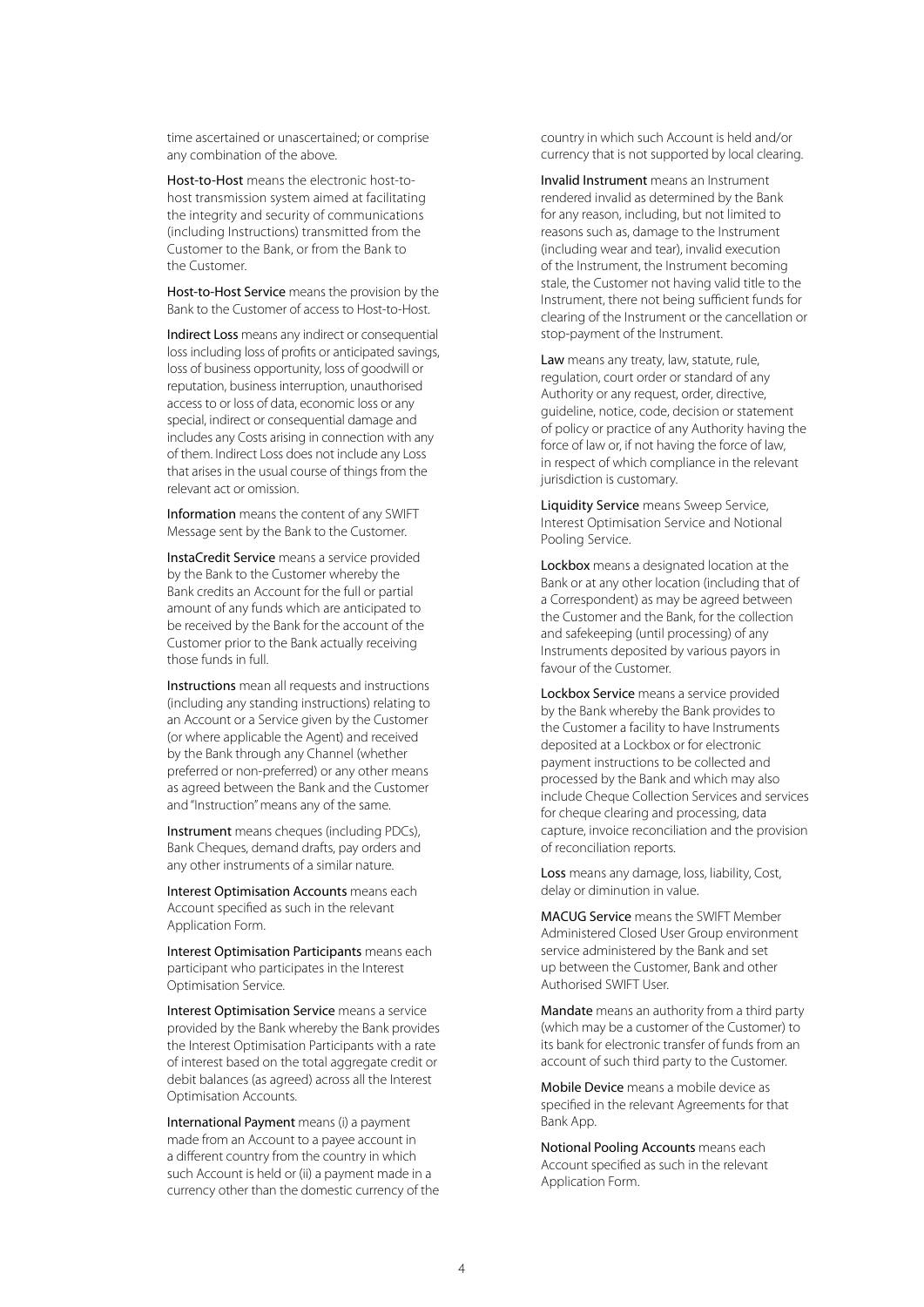Notional Pooling Participants means each participant who participates in the Notional Pooling Service as identified in the relevant Application Form.

Notional Pooling Service means a service provided by the Bank whereby the balances of the Notional Pooling Accounts of the Notional Pooling Participants that is denominated in one or more agreed currencies are notionally pooled for the purposes of interest calculation. For the avoidance of doubt, the funds will not be physically transferred from one Notional Pooling Account to another.

OTC Banking means over-the-counter banking at a branch of the Bank.

Participants means Notional Pooling Participants, Sweep Participants or Interest Optimisation Participants.

PDC means post-dated cheque.

PDC List means a list containing the following details:

- (a) cheque numbers and dates of the PDCs;
- (b) drawers of the cheques; and
- (c) amount of the PDCs.

Personal Information means information or an opinion about an identified individual or an individual who is reasonably identifiable.

Post-dated Cheque Management Service means a service provided by the Bank for the warehousing and management of PDCs.

Potential Termination Event means any event which, with the giving of notice or the lapse of time or both, would constitute a Termination Event.

Purchase and/or Discounting Service means a service provided by the Bank to credit the Account of the Customer for the full amount or for part of the amount, respectively, of Instruments and certain receivables of the Customer prior to the clearing or value date.

Reporting Services means a service provided by the Bank for the collection and sending of balance and transaction information relating to an Account or one or more accounts of the Customer with a third party bank and the reporting of such information to the Customer.

Sanctions means any economic or trade sanctions, imposed by any Authority.

SCORE means the standardised corporate environment service set up and administered by SWIFT.

Security means any mortgage, lien, charge or other security or arrangement having like effect. Security Device means security token, electronic key or similar device.

Service means any cash product, service, Account, Electronic Banking Channel, facility, loan, overdraft, extension of credit or any other product, assistance or support whatsoever provided by the Bank to the Customer other than any facility, loan, overdraft or extension of credit expressly agreed in writing between the Bank and the Customer.

Service Partner means a person the Bank selects from time to time to receive communications (including Instructions) sent by the Customer, via Host-to-Host, for processing and onward transmission to the Bank.

Service Schedule means any specific conditions applying to a Service as documented in a specific service schedule and/or such service schedule, as the context requires.

Sweep Accounts means each Account specified as such in the relevant Application Form.

Sweep Participants means each participant whose Accounts are involved in a Sweep Service as identified in the relevant Application Form.

Sweep Service means a Service provided by the Bank involving physical movement of funds in a Sweep Account belonging to the Sweep Participants held either in the same or different jurisdictions as identified in the Application Form.

Subscriber Digital Certificates means Digital Certificates allocated to an individual and embedded on a security device such as a smart card or flash memory-based Universal Serial Bus drive (USB) key.

SWIFT means S.W.I.F.T. SCRL, a Belgian limited liability co-operative society of Avenue Adele 1, B-1310 La Hulpe, Belgium.

SWIFT Agreement means any agreement between SWIFT and the Customer (or its Authorised SWIFT User) or the Bank, as the case may be, in relation to the use of the SWIFT Messaging Services.

SWIFT Documentation means the SWIFT terms, conditions, rules, policy, guides and procedures applicable to the SWIFT Messaging Services or to the sending and receiving of SWIFT Messages, as incorporated into the SWIFT Agreement or notified to the Customer (or its Authorised SWIFT User) by SWIFT or the Bank from time to time.

SWIFT Message means an electronic communication, message or file sent or appearing to have been sent using the SWIFT Messaging Services.

SWIFT Messaging Services means SWIFT's messaging services which are available to exchange SWIFT Messages between the Customer or Authorised SWIFT User from time to time, including through SCORE or a MACUG Service.